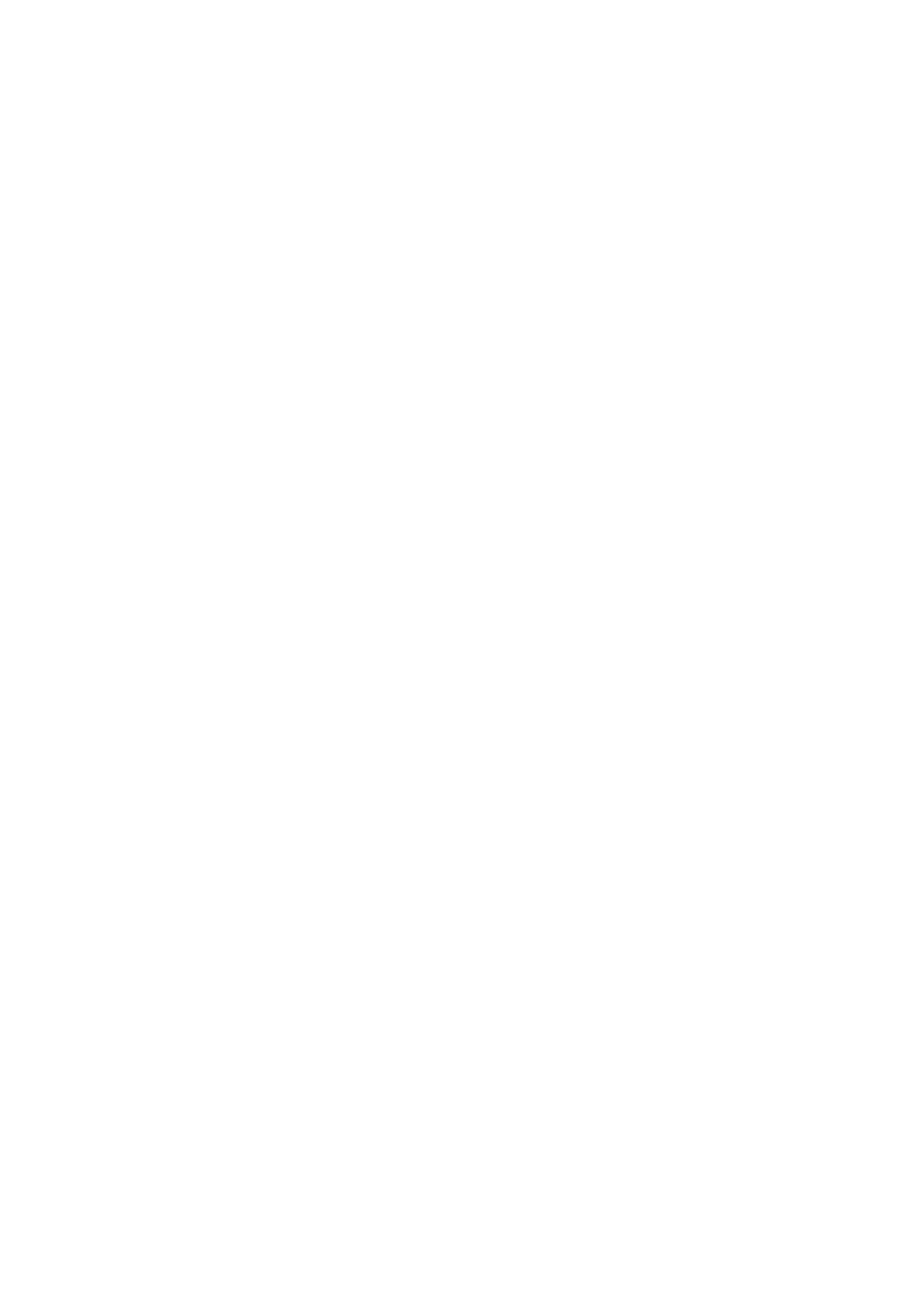The Group of States against Corruption (hereinafter referred to as "GRECO"),

Having regard to Resolution (98) 7 and (99) 5 authorising and adopting respectively the partial and enlarged Agreement establishing the "Group of States against Corruption – GRECO",

Having regard to the Statute of GRECO,

Pursuant to paragraph 4 of Article 8 of the Statute of GRECO,

Adopts the following Rules of Procedure:

## **TITLE I ORGANISATION OF GRECO**

Chapter I Members of GRECO

*Rule 1 Membership of GRECO* 

1. Membership in GRECO shall take effect on the day following receipt by the Secretary General of the notification made in pursuance of Article 4, paragraphs 1, 2 and 4 of the Statute of GRECO.

2. Membership in GRECO resulting from ratification of the Criminal Law Convention on Corruption (ETS 173) or the Civil Law Convention on Corruption (ETS 174), will take effect on the day of the entry into force of either of these Conventions in respect of the State concerned, in pursuance of Article 4, paragraph 3 of the Statute of GRECO.

*Rule 2 Participation of the European Community*

1. The European Community may become a member of GRECO in accordance with the following procedures:

- a) upon invitation by the Committee of Ministers to participate in GRECO, in accordance with Article 5 of the Statute;
- b) if it becomes a Party to the Criminal Law Convention on Corruption (ETS 173), upon invitation by the Committee of Ministers, in accordance with Article 33 of this Convention;
- c) if it becomes a Party to the Civil Law Convention on corruption (ETS 174), in accordance with Article 15 of this Convention.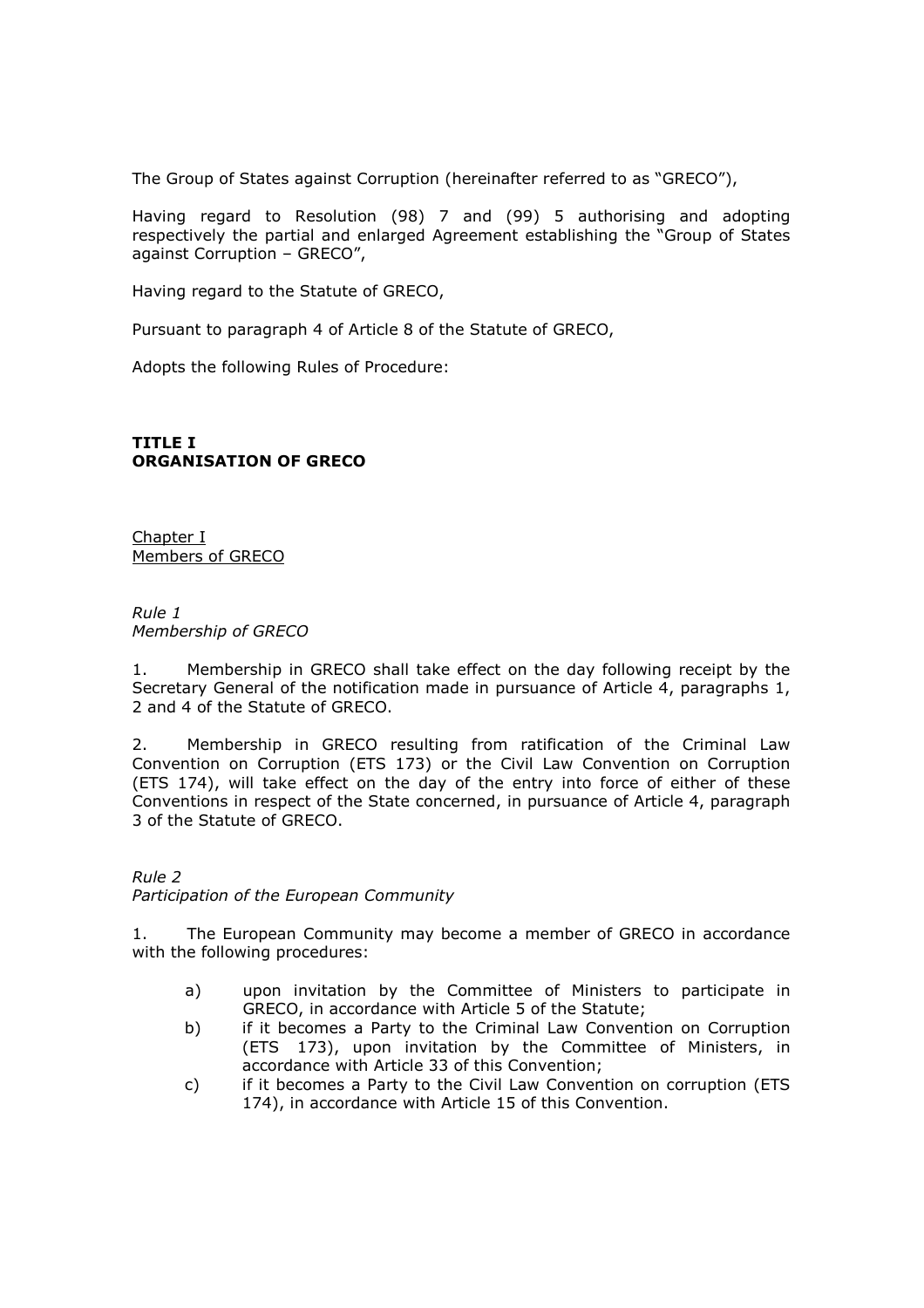2. The invitation to the European Community to accede to the Criminal Law Convention on Corruption (ETS 173) in accordance with Article 33 of this Convention shall settle the modalities of participation referred to in Article 5 of the Statute of GRECO. Such an invitation shall also be regarded as an invitation to become a member of GRECO in accordance with Article 5 of its Statute.

3. The modalities of participation in GRECO of the European Community shall be regulated by an agreement between the Committee of Ministers and the European Community on the basis of a proposal made by GRECO and endorsed by the Statutory Committee. In the light of the proposal of the Statutory Committee, the Committee of Ministers shall issue the invitation, under paragraph 1, subparagraphs (a) and (b) of this Rule.

## *Rule 3 Composition of GRECO*

1. Each member shall appoint its delegation under Article 6 of the Statute of GRECO within a period of two months after the entry into force of the present Rules. Any new member of GRECO shall appoint its delegation under Article 6 of the Statute of GRECO within a period of two months following its notification for membership in GRECO.

2. When appointing the delegation under paragraph 1 above, the member shall inform the Secretariat of the name, address and working language/s of the designated representatives and specify the person who shall act as the Head of delegation. Delegations shall be appointed on a permanent basis. However, members are entitled to designate one substitute per representative.

3. Members shall promptly notify the Executive Secretary of any change in the composition of its delegation.

## *Rule 4*

## *Other representatives not having the right to vote*

Representatives appointed under Article 7 of the Statute of GRECO, shall be entitled, with the President's permission, to make oral or written statements on the subjects under discussion.

Chapter II Presidency of GRECO

*Rule 5 Election of the President and Vice-President*

1. GRECO shall elect its President and Vice-President from among the representatives designated by the members entitled to vote. The member having appointed the representative who is elected President shall be entitled to appoint an additional representative as part of its delegation to GRECO.

2. The President and Vice-President shall be elected for the duration of an evaluation round. They may be re-elected once.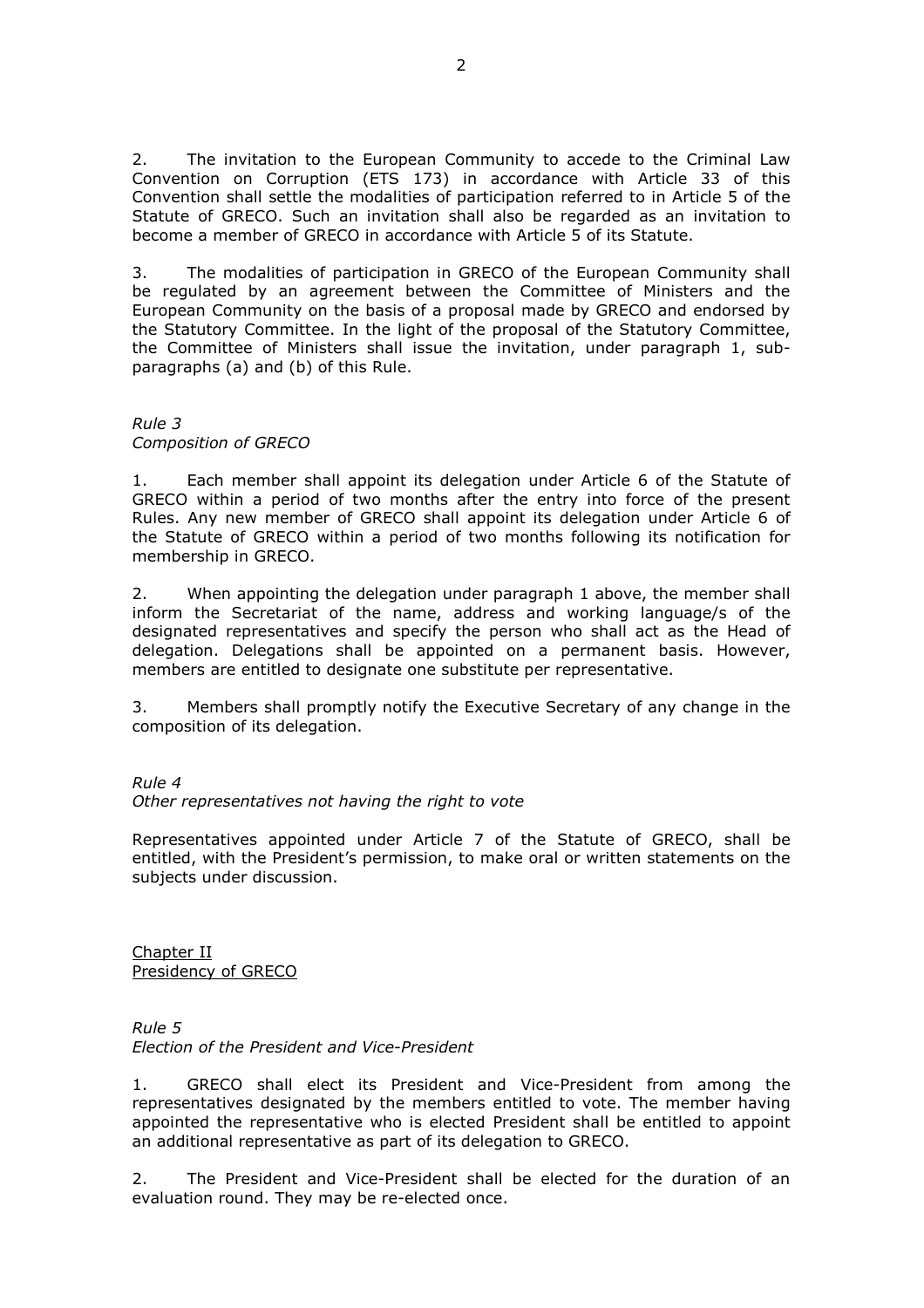3. Any member may submit candidatures for the offices of President and Vice-President of GRECO. Candidatures may be submitted either in writing to the Executive Secretary before the meeting during which the election is due to take place or orally during that meeting, at least 48 hours in advance of the election.

4. The elections referred to in this Rule shall be held at the meeting immediately preceding the beginning of each evaluation round. Elections shall be held by secret ballot and by a majority of the votes cast.

5. If no candidate is elected after the first ballot, a second ballot shall take place between the two candidates who have received most votes; in the case of equal number of votes, the candidate having precedence according to the length of time he or she has been in office in GRECO, will be elected. Candidates having the same length of time in office in GRECO shall take precedence according to their age. Re-elected candidates shall take precedence having regard to the duration of their previous term of office.

## *Rule 6*

*Functions of the President and of the Vice-President* 

1. The President shall preside over the plenary meetings of GRECO and meetings of the Bureau. He or she shall direct the work of GRECO and perform all functions conferred upon him or her by the Statute, by the Rules of procedure and by GRECO.

2. When performing his or her functions, the President shall remain under the authority of GRECO and shall be exclusively guided by the interest of GRECO.

3. The President may delegate certain of his or her functions to the Vice-President, one or more of the members of the Bureau or to the Executive Secretary.

4. The President shall fix the dates of the meetings of GRECO in consultation with the Bureau and the Executive Secretary.

5. The President shall represent GRECO before the Statutory Committee, the Committee of Ministers of the Council of Europe and any other Council of Europe body.

6. The Vice-President shall take the place of the President if the latter is unable to carry out his or her duties.

# *Rule 7*

*Replacement of the President and the Vice-President*

1. If the President ceases to be a representative in GRECO or resigns from the office of President, the Vice-President shall immediately and automatically become President for the remainder of the term of that office.

2. If the Vice-President becomes President pursuant to paragraph 1, or ceases to be a representative in GRECO or resigns from his/her office, an election to fill the resulting vacancy shall take place as soon as possible.

3. If the offices of President and Vice-President are vacant at the same time, the duties of the President shall be carried out by another representative sitting on the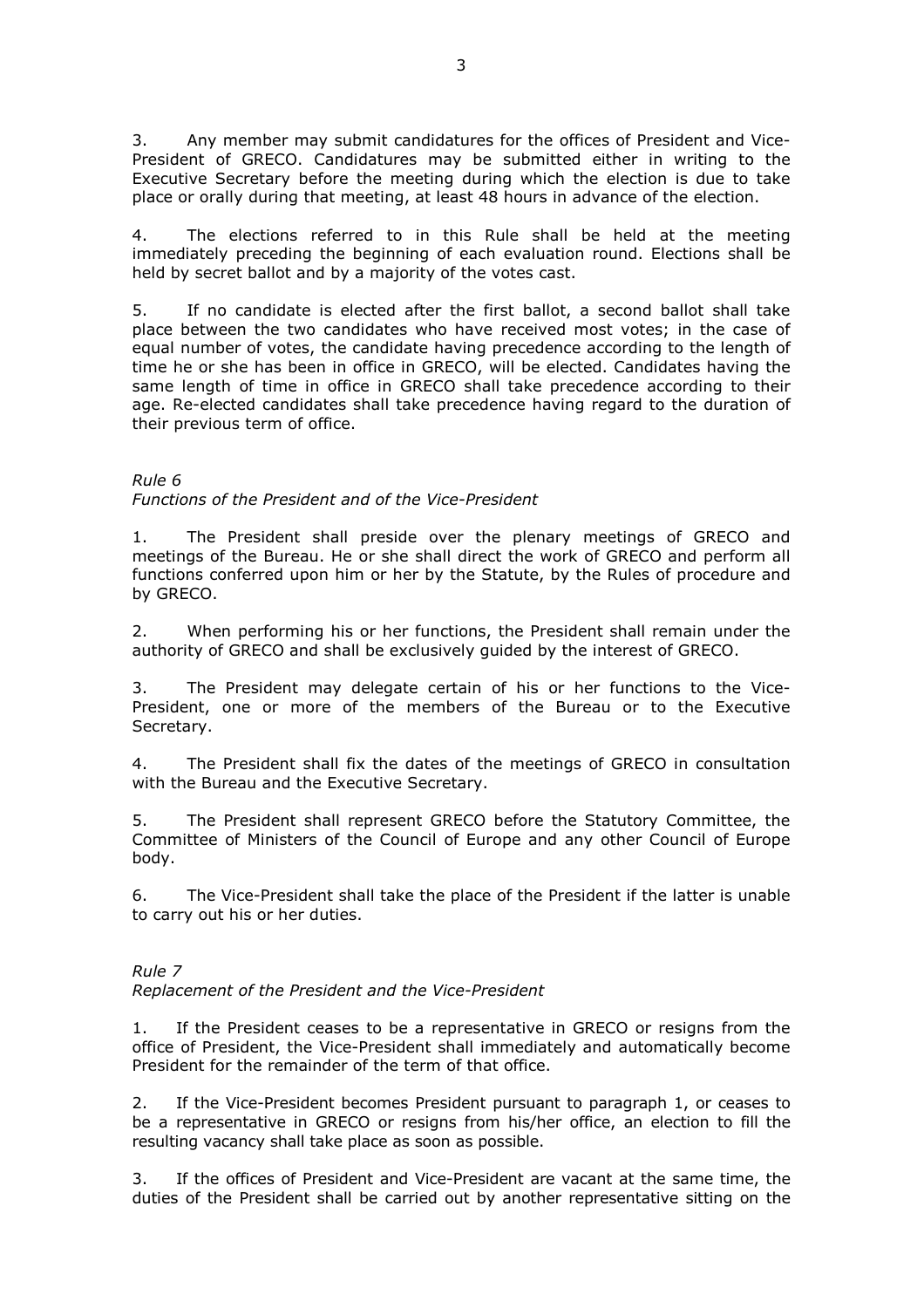Bureau according to the order of precedence laid down in Rule 5, paragraph 5. Elections to fill the vacancies shall take place as soon as possible.

4. If both the President and Vice-President are temporarily prevented from carrying out their duties, the duties of the President shall be carried out by another representative sitting on the Bureau according to the order of precedence laid down in Rule 5, paragraph 5.

# *Rule 8*

*Limitation on the exercise of the functions of President*

The President, Vice-President or any other representative carrying out the duty of the President, shall be replaced in the Chair during the discussion and adoption of the evaluation report concerning the member, who appointed them to sit on GRECO.

Chapter III Bureau

*Rule 9 Composition, election and functioning of the Bureau*

1. The Bureau shall be composed of the President, the Vice-President and up to five representatives to be determined in proportion to the number of members of GRECO.

2. Rule 5, paragraphs 2 and 3, shall apply, *mutatis mutandis* to the election and submission of candidatures to seats in the Bureau. However, non-elected candidates to the offices of President or Vice-President will be deemed to have also submitted their candidature to vacant seats in the Bureau. If a Bureau member ceases to be a representative in GRECO or resigns from his or her seat in the Bureau, an election to fill the vacant seat shall take place as soon as possible.

3. Rule 5, paragraphs 4 and 5, shall also apply to the election of vacant seats in the Bureau. However, in the first ballot, candidates having obtained the majority of the votes cast will be elected. In the second ballot, the remaining vacant seats will be filled by candidates following the decreasing order of the number of votes received respectively.

4. The Bureau shall function according to and be entrusted with the tasks enumerated in Article 9 of the Statute of GRECO.

5. Meetings of the Bureau shall be convened at regular intervals by the Executive Secretary upon instruction of the President or whenever the Executive Secretary considers it necessary for the proper functioning of GRECO.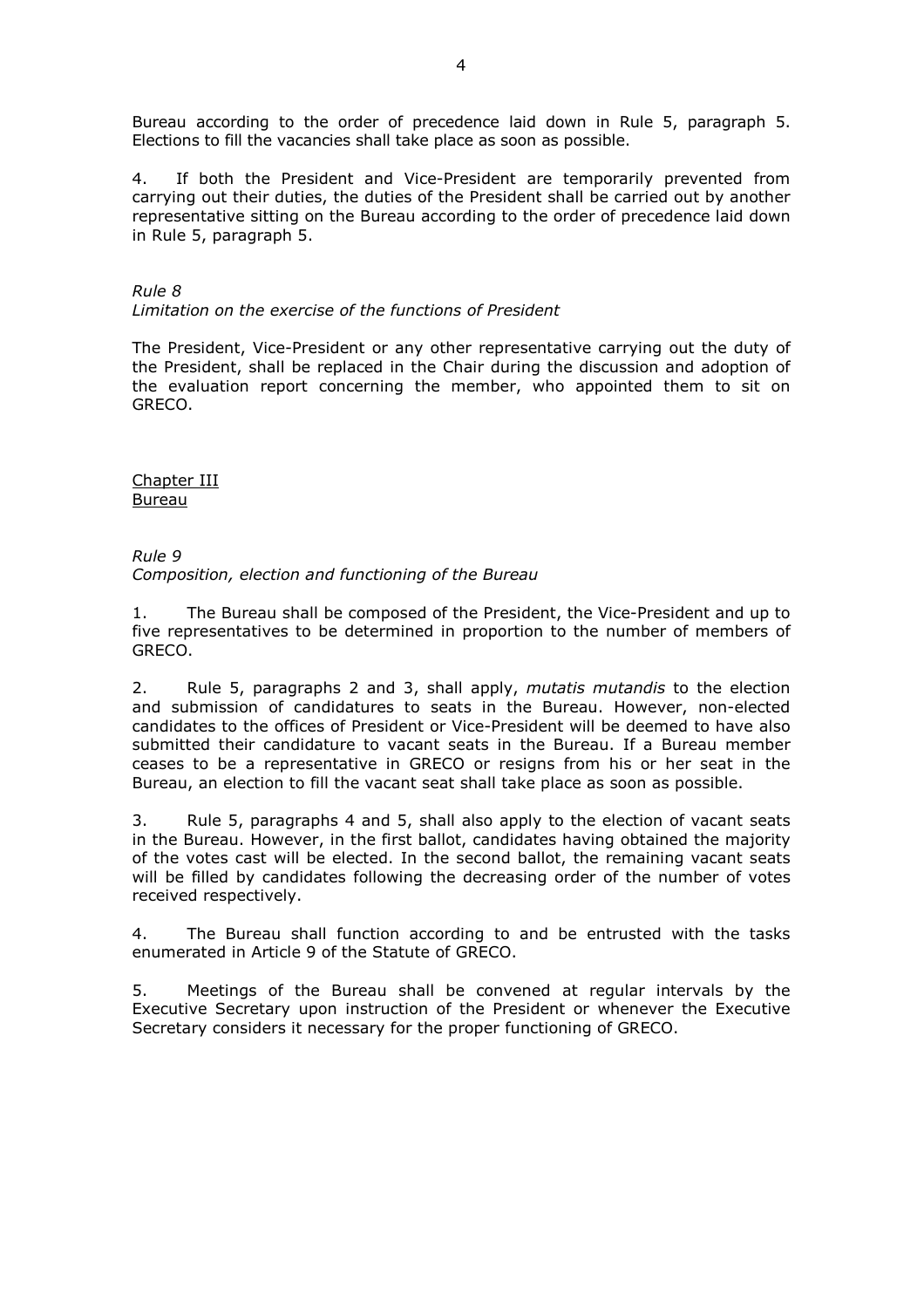Chapter IV Secretariat of GRECO

*Rule 10 Composition of the Secretariat* 

1. The Secretariat shall be composed in conformity with Article 19 of the Statute of GRECO.

2. The Executive Secretary shall be appointed by the Secretary General and be an official of the Directorate General I - Legal Affairs of the Council of Europe. The Executive Secretary shall carry out the duties described in the Statute of GRECO and in the present Rules of Procedure.

3. The Executive Secretary shall be assisted by sufficient staff to ensure the proper and effective functioning of GRECO. The staff shall be appointed by the Secretary General of the Council of Europe and be attached to the Directorate General I - Legal Affairs of the Council of Europe.

Chapter V Other administrative arrangements

*Rule 11 Convocation* 

1. Meetings of GRECO shall be convened by the Executive Secretary upon instruction of the President, by letter addressed to the Heads of delegation and to the other representatives referred to in Article 7 of the Statute of GRECO.

2. A copy of the letter of convocation shall be sent to the substitutes, as well as to each member's representative in the Statutory Committee.

*Rule 12 Agenda*

The agenda shall be adopted at the beginning of each meeting on the basis of a draft prepared by the Executive Secretary and appended to the letters of convocation.

*Rule 13 Documents* 

The Secretariat shall be responsible for the preparation and circulation of all the documents intended to be considered by GRECO. The documents must, as a general rule, be forwarded to the Heads of delegation and to the other representatives referred to in Article 7 of the Statute of GRECO, at least two weeks before the opening of the meeting.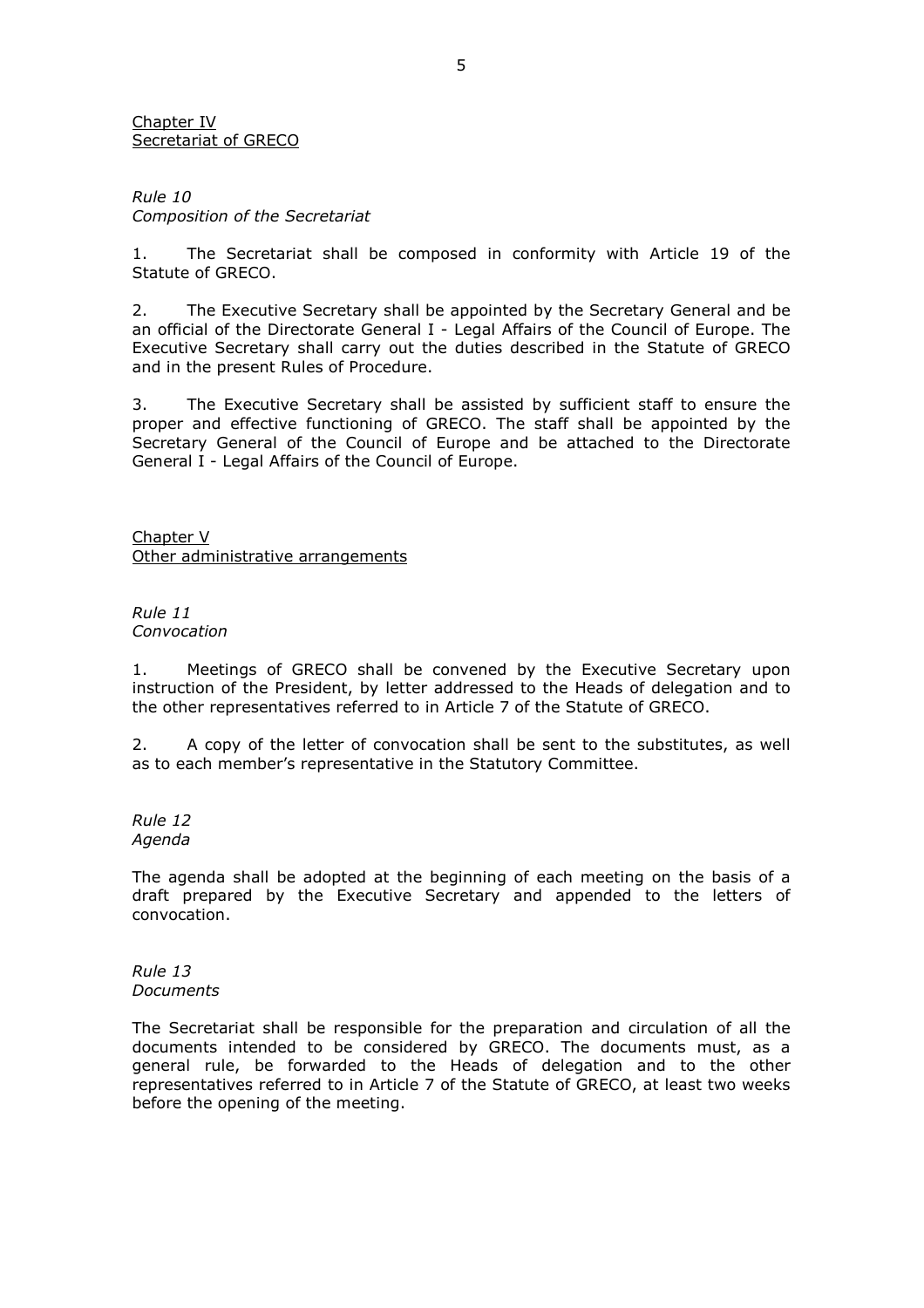#### *Rule 14 Languages*

1. The working languages of GRECO shall be English and French.

2. Any document to be considered by GRECO submitted in a language other than one of the working languages shall be addressed to the Secretariat together with a translation into one of the working languages.

3. Replies to the evaluation questionnaire and any supporting documents shall be submitted to the Executive Secretary in one of the working languages agreed between the Secretariat and the country undergoing the evaluation.

4. Whenever a country visit is to be conducted, the working language of the evaluation shall be agreed upon between the Secretariat and the country undergoing the evaluation. The ensuing evaluation report will be prepared and adopted in the agreed language.

*Rule 15 Quorum* 

There shall be a quorum if a majority of the members are present.

*Rule 16 Voting* 

1. The voting in GRECO shall take place in conformity with paragraphs 6 and 7 of Article 8 of the Statute of GRECO.

2. When a decision has been taken on any matter, such matter shall not be reopened except at the request of a member, approved by a four-fifth majority of the votes cast.

3. Only votes "in favour" or "against" are taken into account when counting the number of votes cast.

4. The voting rules contained in the Statute of the Council of Europe, the Rules of Procedure of the Committee of Ministers and of the Ministers' Deputies, shall *mutatis mutandis* apply as subsidiary rules to GRECO.

*Rule 17* 

*Order of voting on proposals and amendments*

1. Where a number of proposals relate to the same subject, they shall be put to the vote in the order in which they were submitted. In case of doubt, the President shall decide.

2. Where a proposal is the subject of an amendment, the amendment shall be put to the vote first. Where two or more amendments to the same proposal are presented, GRECO shall vote on whichever departs furthest in substance from the original proposal, and thus until all the amendments have been put to the vote. However, when the acceptance of one amendment necessarily entails rejection of another, the latter shall not be put to the vote. The final vote shall then be taken on the proposal as amended or not amended. In case of doubt as to the order of priority, the President shall decide.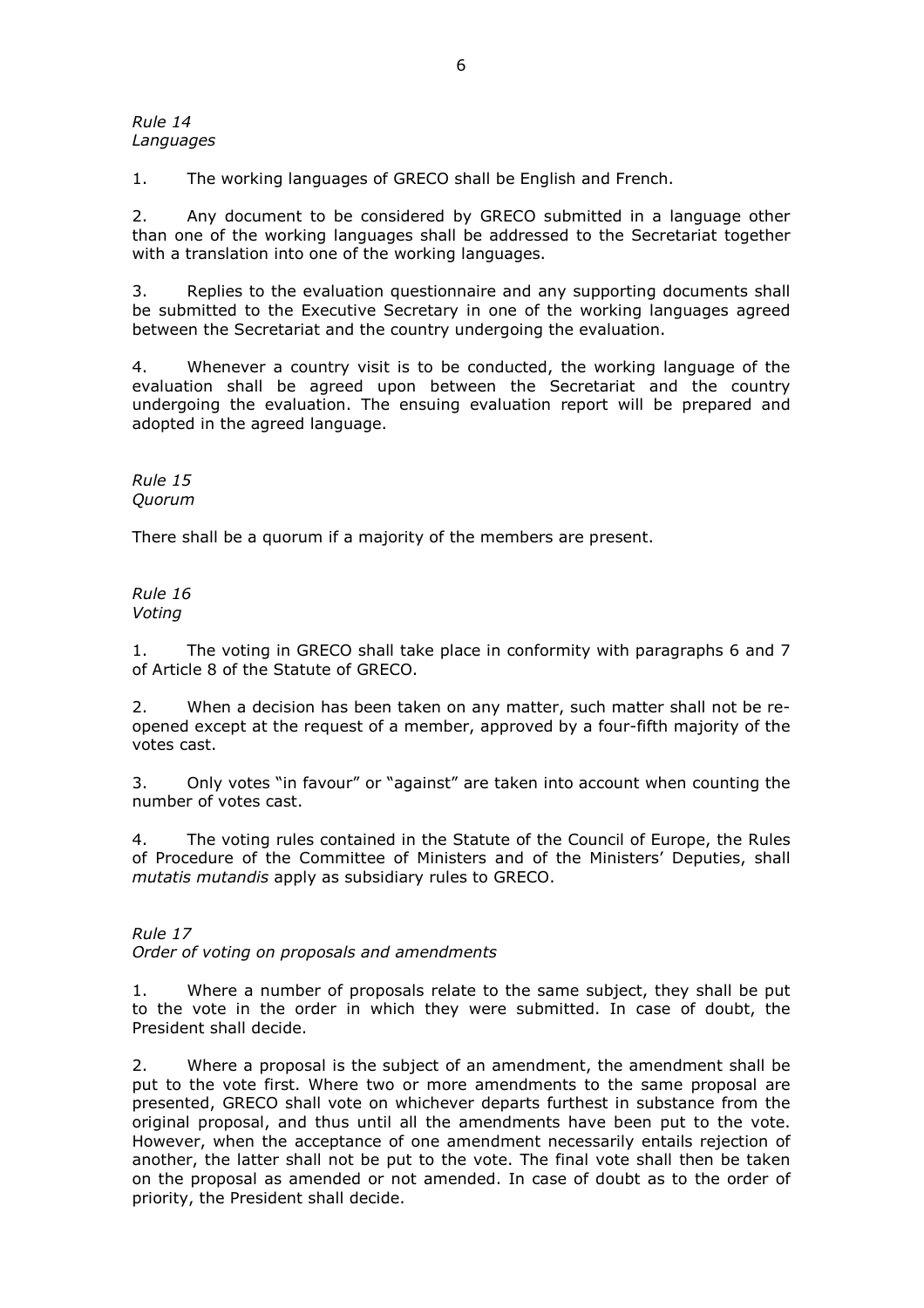3. Parts of a proposal or amendment may be put to the vote separately.

4. In the case of proposals with financial implications, the most costly shall be put to the vote first.

*Rule 18 Order of procedural motions* 

Procedural motions shall take precedence over all other proposals or motions except points of order. They shall be put to the vote in the following order:

- a) suspension of the meeting,
- b) adjournment of the meeting,
- c) adjournment of discussion on the item in hand,
- d) closure of discussion on the item in hand.

# *Rule 19*

*Decisions and meeting reports*

1. At the end of each meeting, the Executive Secretary shall submit to GRECO for its approval a list of the decisions taken during the meeting.

2. A report of GRECO's deliberations at each meeting shall be prepared under the authority of the Executive Secretary. The report shall be circulated as soon as possible to the representatives sitting on GRECO.

#### *Rule 20 Working parties*

1. GRECO may, whenever it is necessary, set up *ad hoc* working parties to deal with specific matters. Working parties shall comprise a limited number of representatives of at least five members.

2. The Chairperson of the working party shall be designated by the Bureau. The terms of reference of such working parties shall be defined by GRECO.

# *Rule 21*

*Communications containing information submitted for GRECO's consideration, etc.*

1. The Executive Secretary shall bring to GRECO's attention communications containing information submitted for GRECO's consideration, unless they manifestly fall outside its field of competence.

2. The Executive Secretary shall keep a register of all communications received.

3. GRECO may provide expertise within its field of competence to Council of Europe bodies and to other bodies if considered appropriate.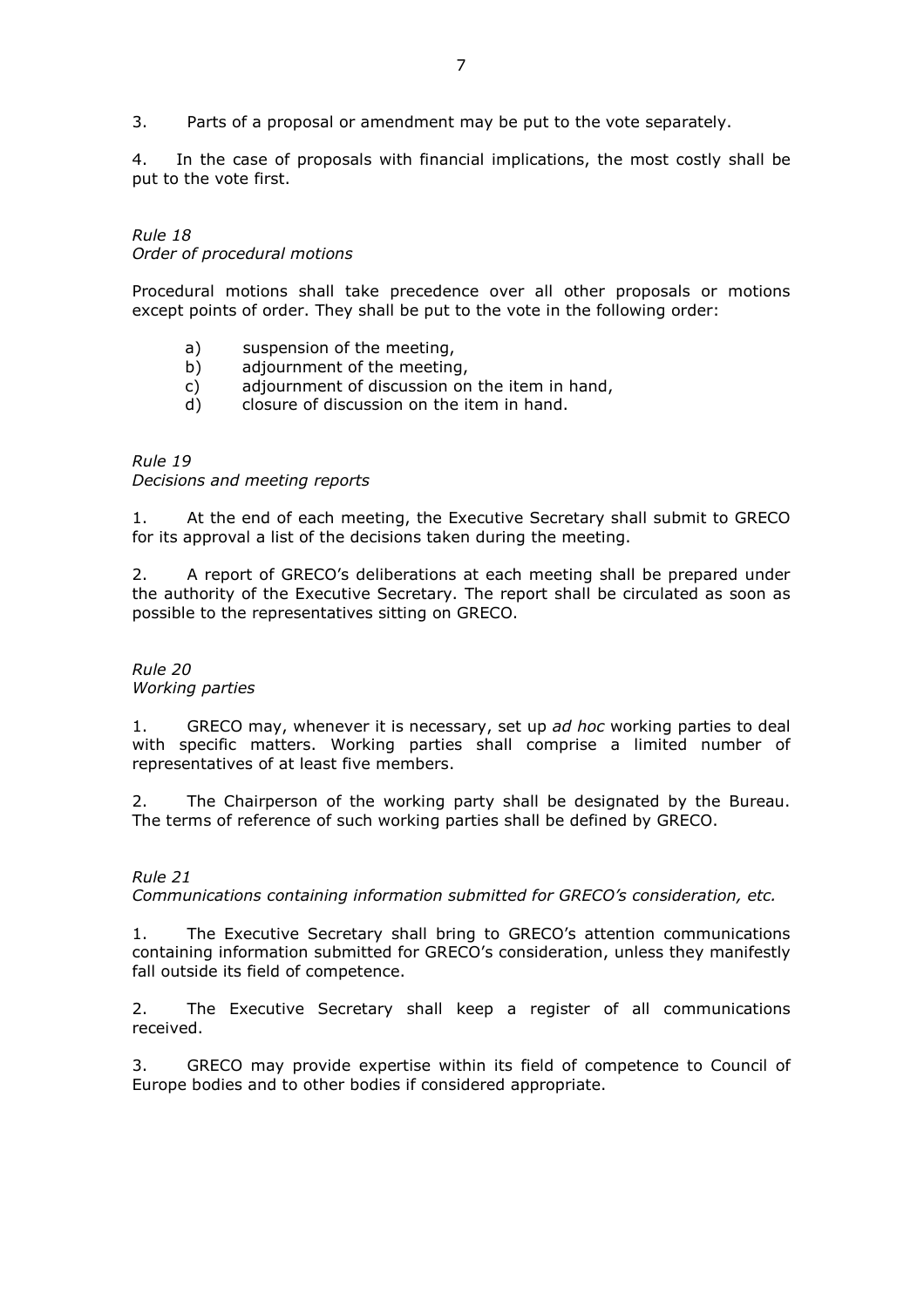## **TITLE II EVALUATION PROCEDURE**

## *Rule 22 General provision*

1. The Rules contained in the present title aim at further elaborating Articles 10 to 16 of the Statute of GRECO. They shall therefore apply without prejudice to the provisions contained in those Articles.

*2.* The evaluation procedure shall be based on the principle of mutual evaluation and peer pressure and shall be instrumental to reach the aims of GRECO, as enshrined in Articles 1 and 2 of its Statute.

## *Rule 23 Evaluation rounds*

1. GRECO will determine the length of each evaluation round in the light of the provisions selected to be covered.

2. The selection of provisions for a given evaluation round may include the following:

- a) one or more of the Guiding Principles set out in Resolution 97(24),
- b) one or more provisions contained in the Criminal Law Convention on Corruption (ETS 173),
- c) one or more provisions contained in the Civil Law Convention on Corruption (ETS 174), and/or
- d) one or more provisions contained in any other international legal instrument adopted in pursuance of the Programme of Action against Corruption.

#### *Rule 24 Questionnaire*

1. The mutual evaluation questionnaire shall be sent to all members undergoing an evaluation. Unless otherwise decided by GRECO the replies to the questionnaire shall be returned to the Executive Secretary within the time limit set by GRECO.

2. The replies to the mutual evaluation questionnaire shall be detailed, answer all questions and contain all necessary appendices. Whenever a country visit is to be carried out, these documents shall be submitted to the Executive Secretary at least three months before the visit.

#### *Rule 25 Experts*

1. Each member shall provide to the Executive Secretary a list containing the names of a maximum of five experts, within a period of three months following the adoption of the present Rules or, subsequently, of the notification of membership.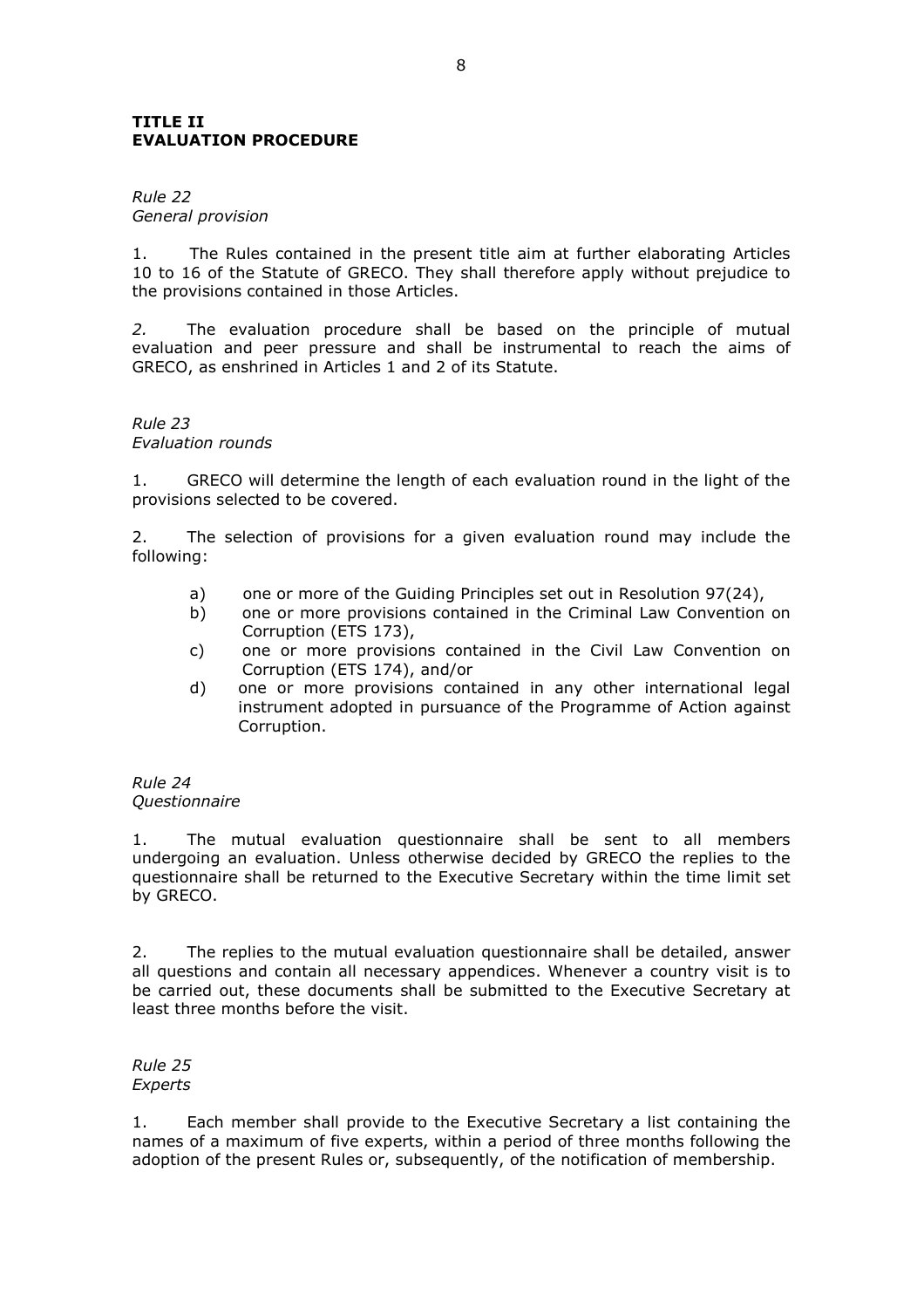2. The members will be allowed to modify this list. In the absence of modification notified by the member, the list shall continue to be valid.

3. Representatives appointed to sit on GRECO in accordance with Article 6 paragraph 1 of the Statute may also be included in the list mentioned in paragraph 1 above.

## *Rule 26 Evaluation team*

1. The Bureau shall make proposals to GRECO concerning the composition of the evaluation team (hereafter referred to as the "team") referred to in Article 12, paragraph 1 of the Statute.

2. Unless otherwise determined by GRECO, the team shall be composed of three experts from different members selected from the list referred to in Article 10 paragraph 4 of the Statute, assisted by a member of the Secretariat. Exceptionally, teams may comprise additional experts and, where appropriate, scientific experts.

3. Before GRECO approves the Bureau's proposals, the list of experts shall be submitted to the member undergoing the evaluation in order for it to express its views. In the case of disagreement judged by GRECO to be justified, the Bureau shall submit alternative proposals.

4. If the team makes a request for additional information under Article 12, paragraph 2 of the Statute, the member shall promptly comply with that request and provide detailed and complete answers to all questions.

## *Rule 27 Country visits*

1. Country visits shall be carried out in conformity with Article 13 of the Statute. The dates of the visit shall be determined by the Executive Secretary in consultation with the host-country and shall correspond to the programme of visits adopted by the Bureau.

2. A country visit shall, as a rule, not take place earlier than 3 months after the reception of the reply to the questionnaire by the Executive Secretary.

3. On the basis of a draft programme submitted by the member undergoing the evaluation to the Secretariat, the team will agree to the programme proposed for the visit as soon as possible.

4. Before starting the country visit, a preparatory meeting shall take place in order to allow a preliminary exchange of views among the experts in the team and the Secretariat.

5. The length of the country visit shall, in principle, not exceed four days and have a reasonable timetable. The Bureau or the Executive Secretary may, in special cases, extend the length of a visit.

6. There shall be a final on-site meeting with the authorities of the host member in order to discuss all outstanding issues related to the evaluation.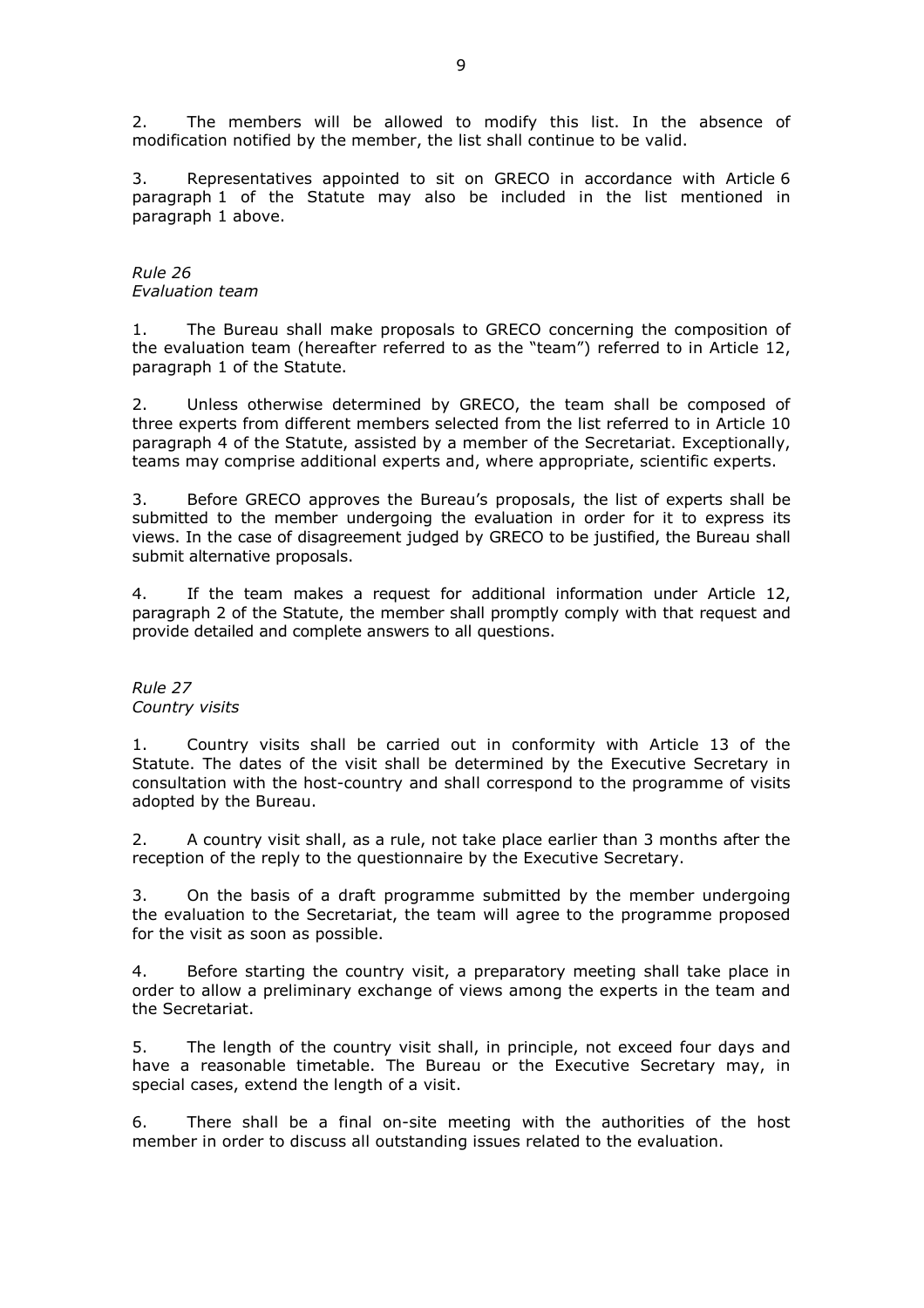7. The country visit shall end with a concluding meeting between experts in the team and the Secretariat to develop a common assessment of the country visit with respect to the provision(s) under examination. The points made shall be summarised at the end by the Secretariat.

*Rule 28 Preparation of the draft mutual evaluation reports*

1. The mutual evaluation reports shall consist of a descriptive part, based on the reply to the questionnaire and other information gathered, and an analytical part, containing observations and recommendations and their motivation.

2. To facilitate the work of the evaluation team, the Secretariat shall prepare the draft descriptive part – if necessary consulting the member submitted to evaluation - and submit that text to the experts in the team at least one month before any country visit takes place.

3. The experts in the team shall submit their individual written contributions, focusing on the analytical part, including draft recommendations and observations, to the Secretariat within 14 days from the receipt of the draft descriptive part or, if the evaluation round includes a country visit, within 14 days from the end of the visit.

4. The Secretariat shall produce within an additional period of 14 days a preliminary draft mutual evaluation report (P1) on the basis of the contributions received from the experts in the team. This preliminary draft shall be sent out to the experts in the team for comments.

5. Comments on the preliminary draft shall be made available to the Secretariat and to the other experts in the team within 14 days.

6. On the basis of the comments made, the Secretariat shall revise the preliminary draft (P2) and make it available to the experts in the team. In case of particular difficulty the Secretariat may organise, prior to the finalisation of the draft evaluation report, a co-ordination meeting with the experts in the team and the representative(s) of the evaluated member.

7. The revised draft (P2) shall be sent to the member undergoing the evaluation for written comments. The member shall have at least 21 days for making its comments. If the member is unable to provide comments within this time limit, the matter shall be raised with the Executive Secretary who may extend this deadline.

8. The comments provided by the member shall be circulated to the experts in the team with a view to determining which of them are acceptable. If the views of the experts differ on this question, the Executive Secretary shall negotiate a compromise solution.

9. The revised version of the draft report (P3) shall be sent to all representatives sitting on GRECO at least two weeks before the Plenary meeting at which the draft report will be examined and adopted.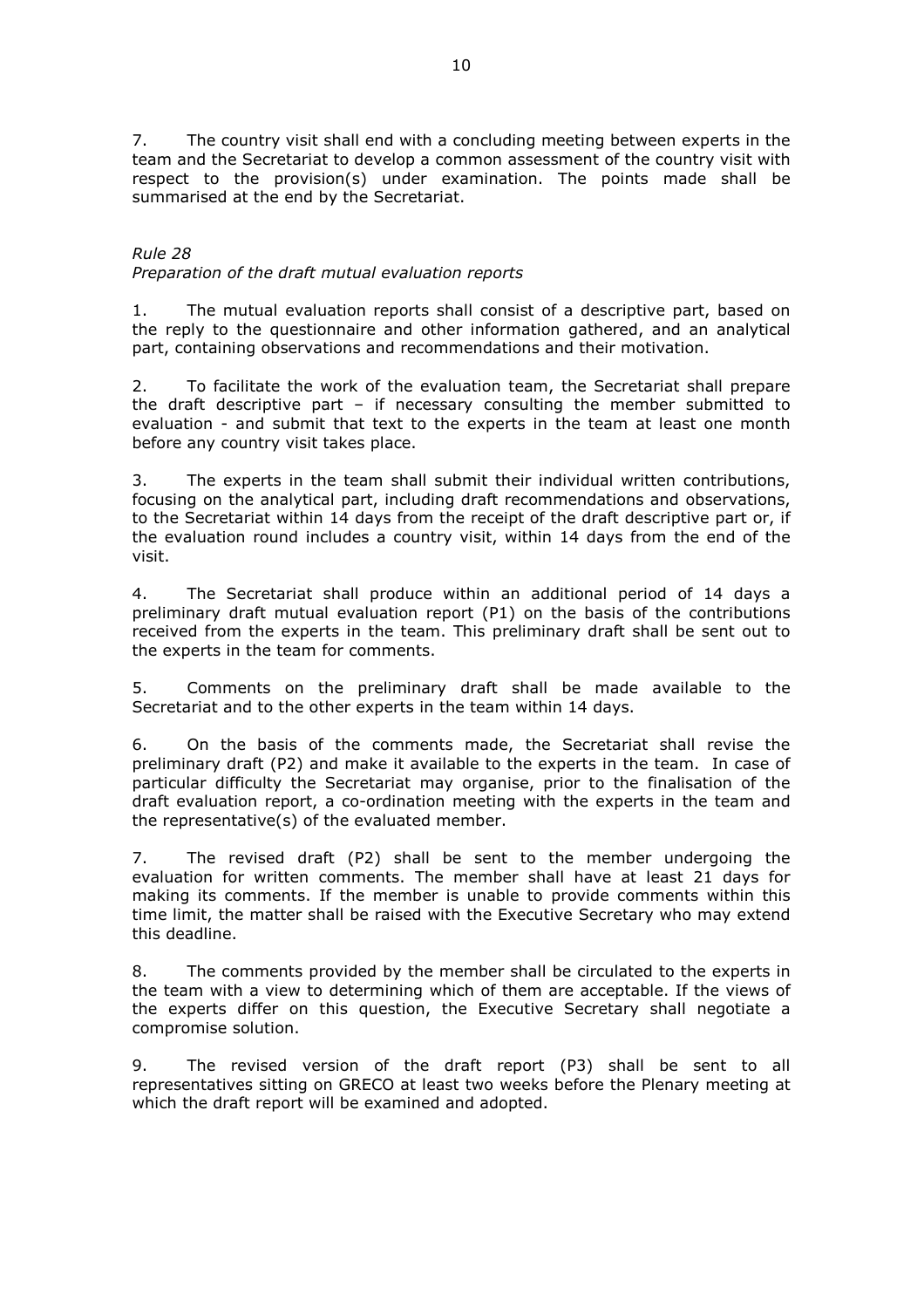10. Where minor drafting issues need to be solved before submitting the revised draft to the Plenary for discussion, the Executive Secretary shall organise a preplenary meeting, on the eve of that meeting, between the experts of the team and the representatives of the member undergoing the evaluation. A final amended draft (P4) may be issued at the end of this meeting.

# *Rule 29*

# *Examination, discussion and adoption of the draft reports*

1. The examination of evaluation reports by the Plenary shall, as a rule, be carried out within 6 months from the end of the country visit. In case this time limit cannot be adhered to, the Secretariat shall inform GRECO of the reasons.

2. The debate on each draft evaluation report shall start with an oral presentation by the evaluation team and, in response to it, the representatives of the member undergoing the evaluation may make a general statement.

3. Upon a proposal by the Executive Secretary, the Bureau may invite two intervenors from among the representatives on GRECO to pose questions during the discussion on the draft evaluation report. Such questions shall be made available in writing to all the representatives sitting on GRECO prior to the meeting. The intervenors and the evaluators may not emanate from the same member.

4. Subsequently, representatives and experts in the evaluation team shall be entitled to put additional oral questions during the discussion.

5. The mutual evaluation report shall be adopted by the Plenary at the close of the discussion. The report may include recommendations addressed to the member undergoing the evaluation in line with article 15, paragraph 6 of the Statute.

*Rule 30* 

## *Compliance with recommendations*

1. Members of GRECO shall comply with the recommendations contained in the evaluation report and implement them fully, within the time limit set by GRECO.

2. In conformity with article 15, paragraph 6, of the Statute members shall address to GRECO a situation report (hereinafter "RS-report") indicating the measures taken to follow the recommendations in the evaluation report. GRECO will examine these reports and decide whether or not the recommendations have been complied with.

## *Rule 31 Compliance procedure*

1. Upon proposal by the Bureau, GRECO shall select two members to be responsible for preparing a compliance report (hereinafter "RC-report") indicating whether the member has complied with the recommendations addressed to that member in the evaluation report. The selection shall be based on criteria, such as involvement in the first evaluation (providing of evaluator or intervenor) and similarity of legal systems or geographical proximity with the member evaluated. The Heads of delegation or the persons designated by them (hereafter "rapporteurs"), shall present the report to the Plenary. Only members of delegations or evaluators of GRECO may be appointed rapporteurs.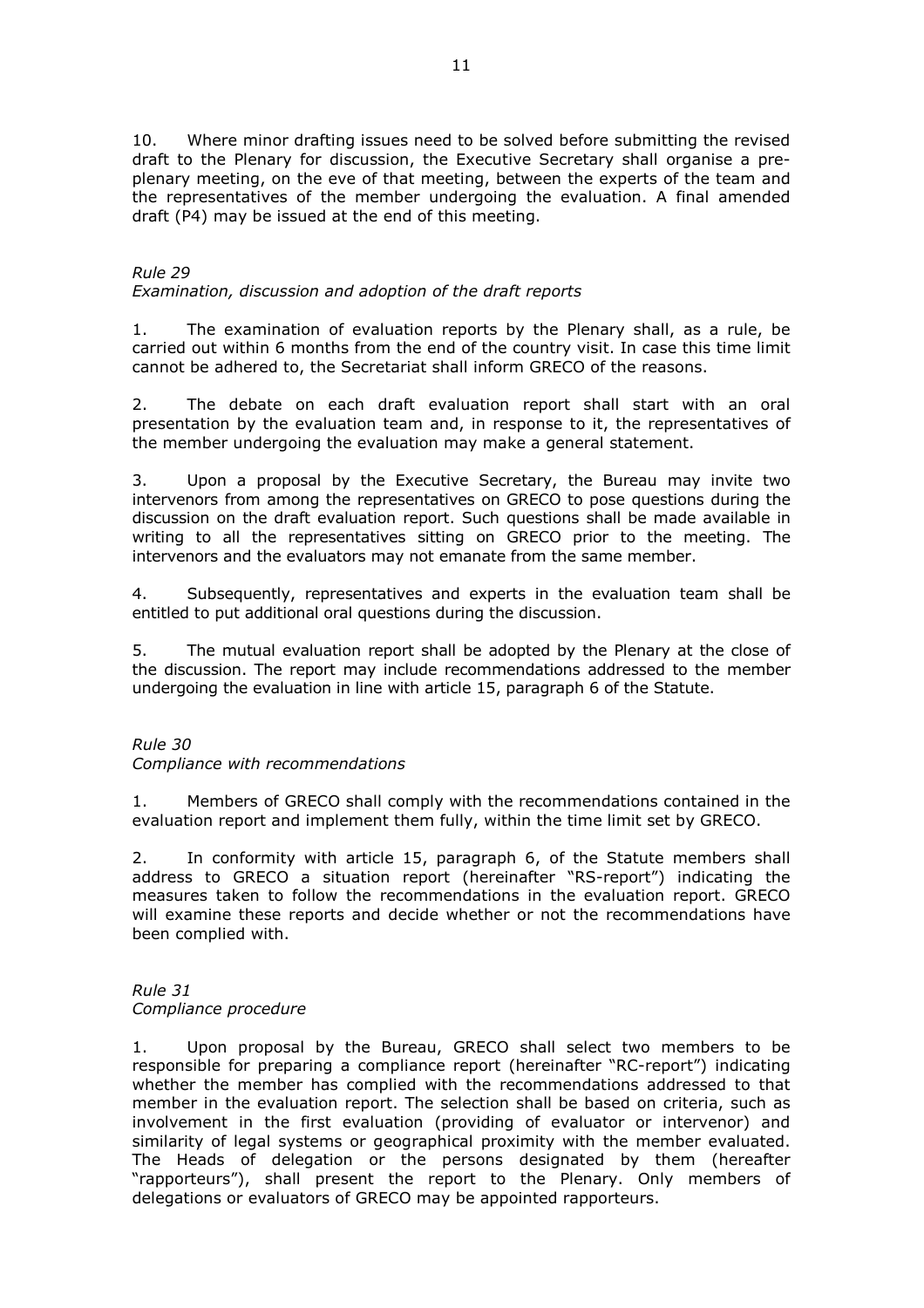2. The Secretariat shall assist the rapporteurs in drafting the RC-report  $(P1)$ , which shall reflect the common view of the rapporteurs (P2).

3. The draft RC-report (P2) shall be sent to the member undergoing evaluation for comments. The comments shall be submitted to the Executive Secretary within 14 days from the reception of the draft RC-report.

4. The Secretariat shall assist the rapporteurs in revising the draft RC-report, taking into account the comments provided by the member.

5. The revised draft RC-report (P3) shall be sent to GRECO representatives at least 14 days before the Plenary meeting at which it will be examined.

6. The draft RC-report (P3) shall as a rule be dealt with by GRECO no later than six months after the reception of the RS-report by the Secretariat. In case this time limit cannot be adhered to, the Secretariat shall inform GRECO of the reasons.

7. GRECO shall adopt the RC-report in plenary, following examination and debate. The member submitted to the compliance procedure shall be represented by the Head of delegation who may be assisted by other national representatives or experts. At the request of the Head of delegation, GRECO may postpone the adoption of the RC report if it considers that additional information or expertise is necessary.

8.1 The RC-report shall indicate whether each individual recommendation :

- I. has been implemented satisfactorily or otherwise been dealt with in a satisfactory manner;
- II. has been partly implemented;
- III. has not been implemented.

8.2 In case of conclusion II) or III) above the RC-report shall indicate whether the member is required to submit, within a period specified by GRECO, additional information regarding the implementation of the recommendation in question.

8.3 The RC-report shall also contain an overall conclusion on the implementation of the recommendations. If the said conclusion is that the response to the recommendations is globally unsatisfactory GRECO will decide to apply Rule 32.

9.1 On the basis of the additional information submitted by a member pursuant to paragraph 8.2 of this Rule, the Secretariat shall draw up a brief appraisal of the implementation of the recommendations in question, for consideration and adoption by GRECO. The adoption of this appraisal shall terminate the compliance procedure unless the additional information is clearly insufficient; in this case GRECO shall ask for further information. The appraisal shall be included in an addendum to the relevant RC-report.

9.2 The additional information shall as a rule be dealt with by GRECO no later than six months after its receipt by the Secretariat.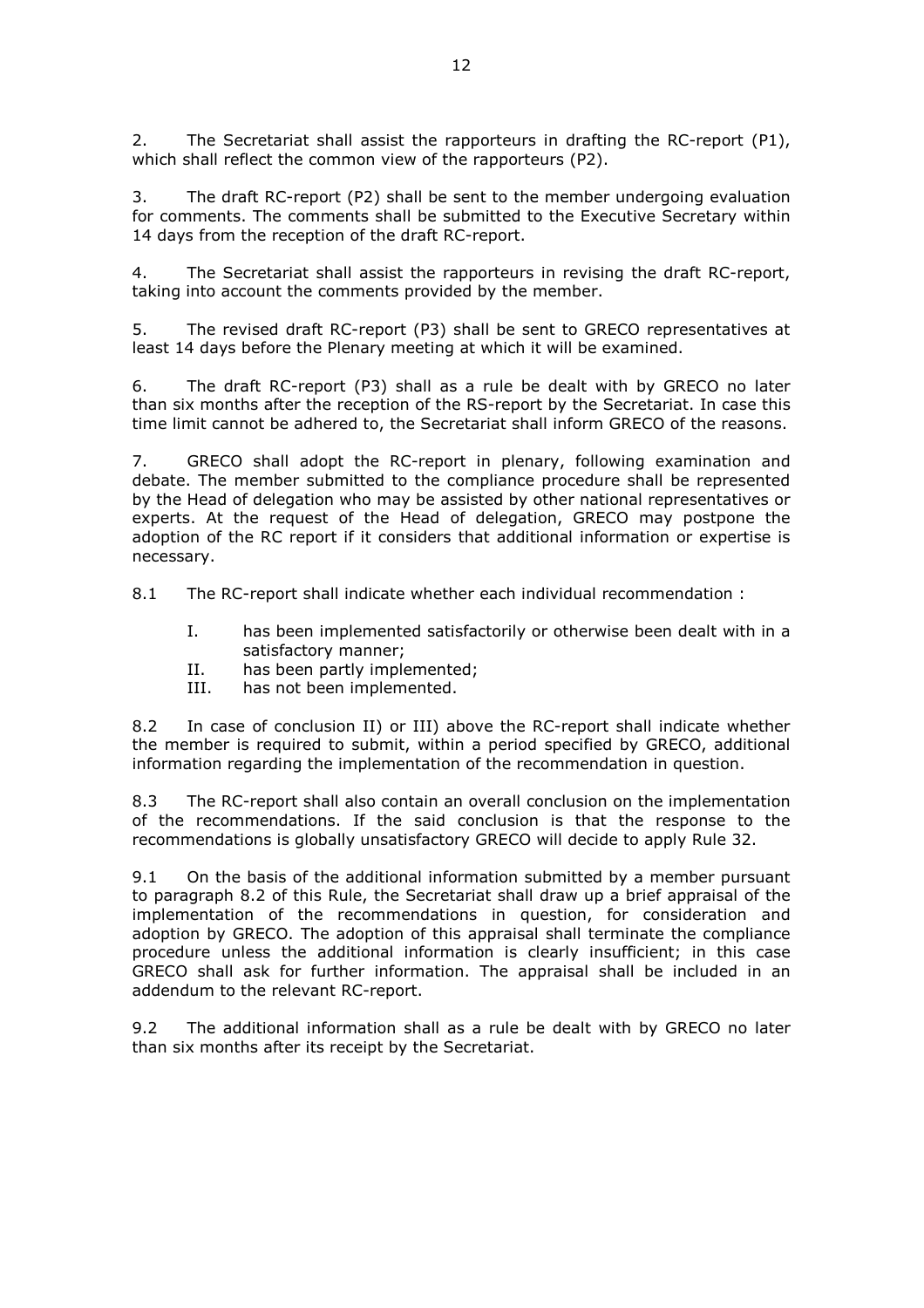## $Rule 31$  *revised*<sup>1</sup> *Compliance procedure – As from the Third Evaluation Round*

1. Upon proposal by the Bureau, GRECO shall select two members to be responsible for preparing a compliance report (hereinafter "RC-report") indicating whether the member has complied with the recommendations addressed to that member in the evaluation report. The selection shall be based on criteria, such as involvement in the first evaluation and similarity of legal systems or geographical proximity with the member evaluated. The Heads of delegation or the persons designated by them (hereafter "rapporteurs"), shall present the report to the Plenary. Only members of delegations or evaluators of GRECO may be appointed rapporteurs.

2. The Secretariat shall assist the rapporteurs in drafting the RC-report  $(P1)$ , which shall reflect the common view of the rapporteurs (P2).

3. The draft RC-report (P2) shall be sent to the member concerned for comments. The comments shall be submitted to the Executive Secretary within 14 days from the reception of the draft RC-report.

4. The Secretariat shall assist the rapporteurs in revising the draft RC-report, taking into account the comments provided by the member.

5. The revised draft RC-report (P3) shall be sent to GRECO representatives at least 14 days before the Plenary meeting at which it will be examined.

6. The draft RC-report (P3) shall as a rule be dealt with by GRECO no later than six months after the reception of the RS-report by the Secretariat. In case this time limit cannot be adhered to, the Secretariat shall inform GRECO of the reasons.

7. GRECO shall adopt the RC-report in plenary, following examination and debate. The member submitted to the compliance procedure shall be represented by the Head of delegation who may be assisted by other national representatives or experts. At the request of the Head of delegation, GRECO may postpone the adoption of the RC report if it considers that additional information or expertise is necessary.

8.1 The RC-report shall indicate whether each individual recommendation :

- I. has been implemented satisfactorily or otherwise been dealt with in a satisfactory manner;
- II. has been partly implemented;
- III. has not been implemented.

 $\overline{a}$ 

8.2 In case of conclusion II) or III) above the member concerned is required to submit, within a period specified by GRECO, a second RS-report with additional information regarding action taken to implement the recommendation(s) in question.

8.3 The RC-report shall also contain an overall conclusion on the implementation of the recommendations. If the said conclusion is that the response to the recommendations is globally unsatisfactory GRECO will decide to apply Rule 32.

<sup>&</sup>lt;sup>1</sup> Pursuant to Decisions 23 and 24 of GRECO 46 (Strasbourg, 22-26 March 2010).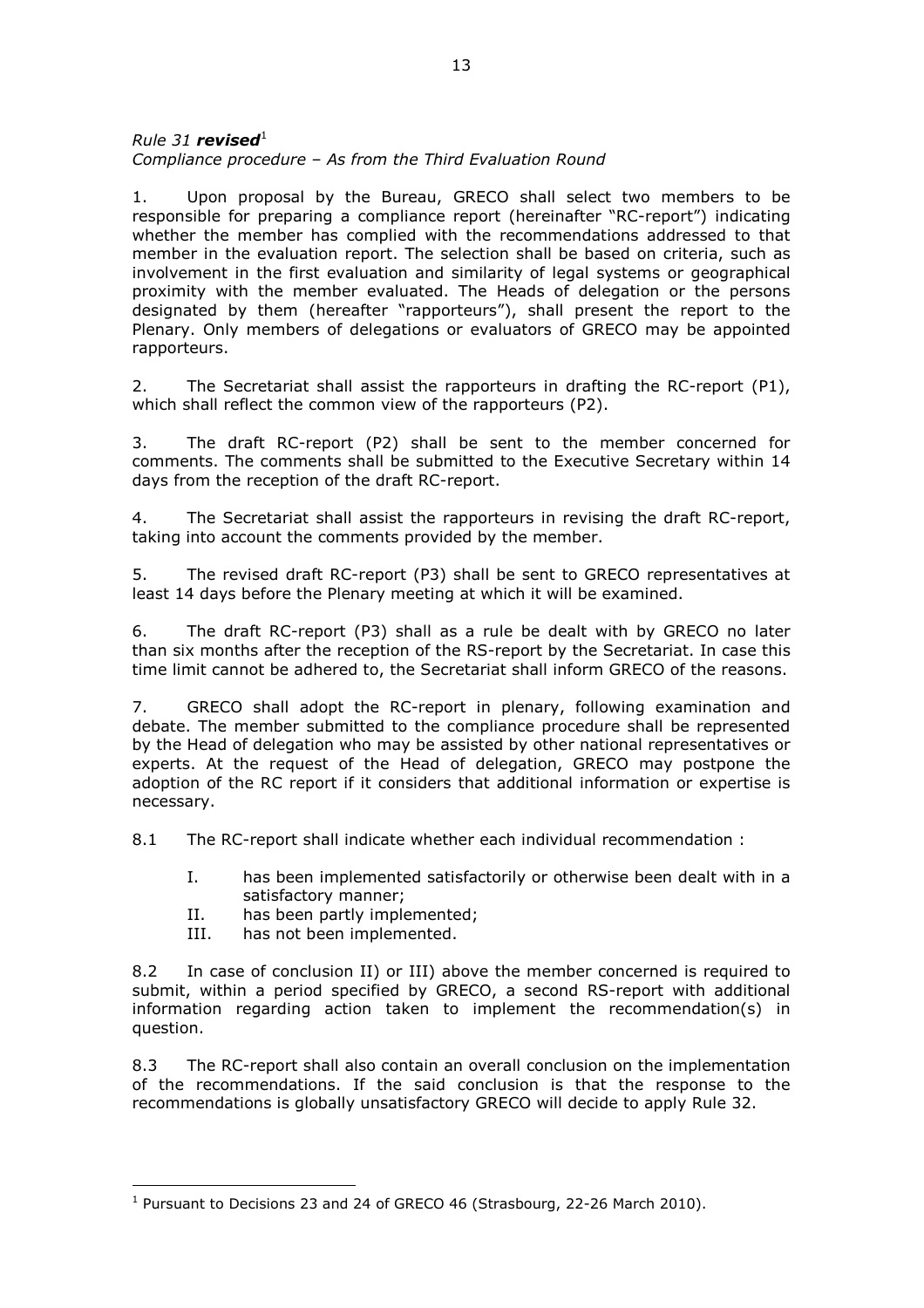9. On the basis of the second RS-report submitted by a member pursuant to paragraph 8.2 of this Rule, the rapporteurs selected in accordance with paragraph 1 of this Rule shall draw up a second RC-report, for consideration and adoption by GRECO. Paragraphs 1 to 8.1 and 8.3 of this Rule shall apply accordingly to the preparation and adoption of the second RC-report. The adoption of the second RCreport shall terminate the compliance procedure unless GRECO decides to apply Rule 32 or asks for further information because the information contained in the second RS-report is clearly insufficient.

## *Rule 32*

*Steps to be taken in respect of GRECO members found not to be in compliance with the recommendations contained in the mutual evaluation report*

1. Any action in respect of non-complying members shall be guided by the following principles :

- equality of treatment between GRECO members;
- a graduated approach for dealing with non-complying members;
- approval by the Plenary of the steps to be taken, whilst allowing for some flexibility regarding their application.

2. The procedure for dealing with non-complying members shall include the following steps:

(i) GRECO requiring the head of delegation of the non-complying member to provide a report or regular reports on its progress in implementing the relevant recommendations within a fixed time-frame;

(ii) the President of GRECO sending a letter, with a copy to the President of the Statutory Committee, to the Head of Delegation concerned, drawing his/her attention to non-compliance with the relevant recommendations;

(iii) GRECO inviting the President of the Statutory Committee to send a letter to the Permanent Representative to the Council of Europe of the member concerned, drawing his/her attention to non-compliance with the relevant recommendations;

(iv) GRECO inviting the Secretary General of the Council of Europe to send a letter to the Minister of Foreign Affairs of the member State concerned, drawing his/her attention to non-compliance with the relevant recommendations;

(v) arranging a high-level mission (including the President and the Executive Secretary of GRECO, the Director General of Legal Affairs and selected Heads of delegation) to the non-complying member to reinforce this message;

(vi) in the context of the application of Article 16 of the Statute, bringing the matter before the Statutory Committee.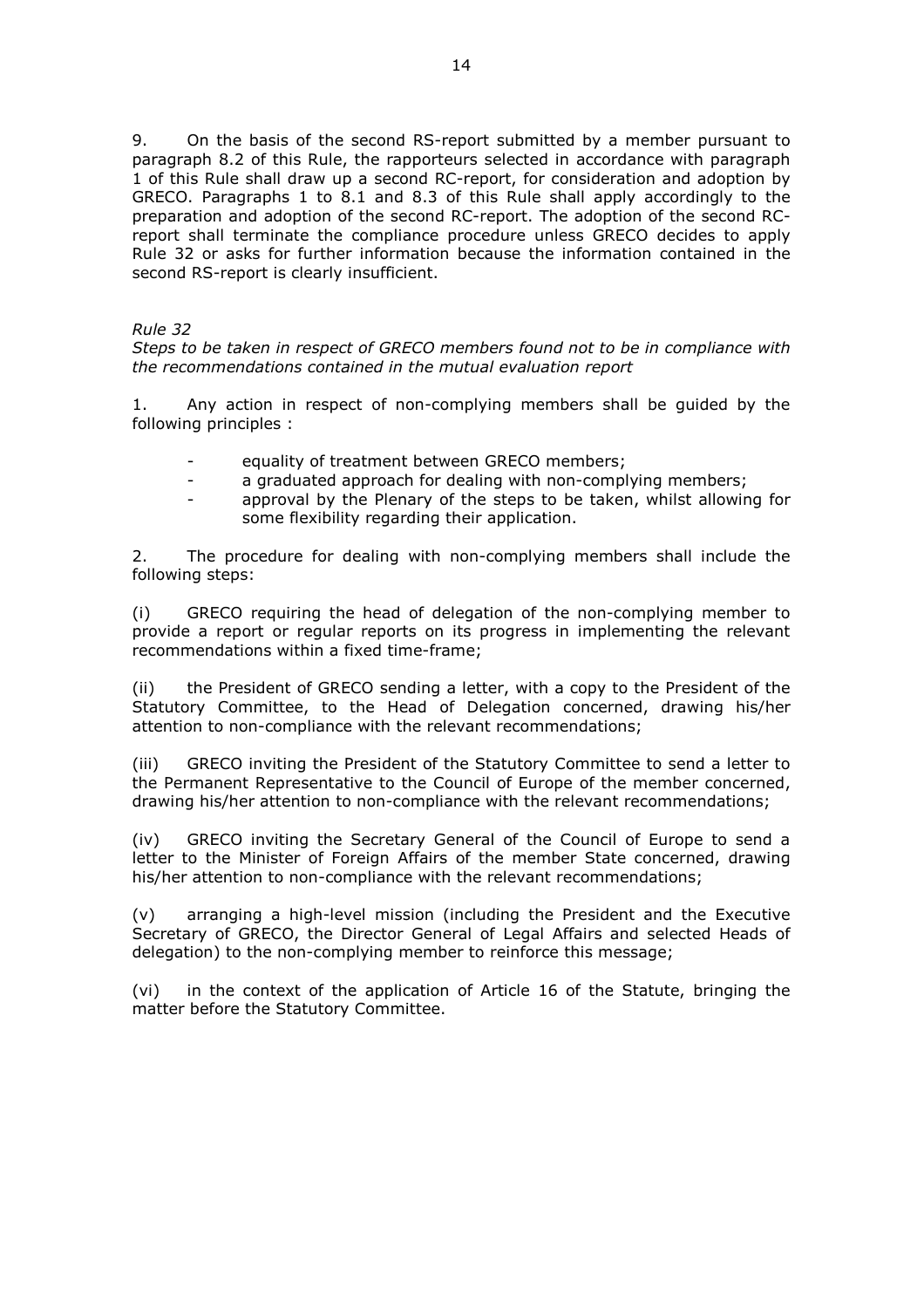*Rule 33<sup>2</sup> Public statement* 

1. The President of GRECO shall inform the Statutory Committee of any action taken in conformity with Rule 32, in particular of the results of the high level mission and of the failure of the member to comply with the recommendations.

2. The Statutory Committee shall decide whether to issue a public statement under Article 16, paragraphs 1 and 2 of the Statute, in the light of the report submitted by the President of GRECO.

3. This decision shall be effective if it is confirmed at the subsequent meeting of the Statutory Committee, in accordance with Article 16, paragraph 3 of the Statute.

## **TITLE III CONFIDENTIALITY**

*Rule 34 General provision*

1. Information gathered by GRECO in relation to an evaluation or compliance procedure, including replies to the questionnaire, reports on a country visit, RSreports and related correspondence shall be confidential. The same shall apply to all GRECO meeting reports.

2. In accordance with Article 15, paragraph 5 of the Statute, evaluation reports shall be confidential. The same shall apply to RC-reports. However, GRECO may adopt a summary of each evaluation or RC-report and make it public. In addition, GRECO may make the whole evaluation report and/or a RC-report public, with the comments of the member concerned, whenever requested to do so by that member.

3. No personal data shall be published without the express consent of the person concerned.

## *Rule 35*

 $\overline{a}$ 

*General rule concerning representatives, experts and other persons assisting GRECO, including scientific experts and interpreters*

1. Representatives on GRECO, their substitutes, experts participating in evaluation teams, the Secretariat and other persons assisting GRECO are required, during and after their term of office, to maintain the confidentiality of the facts or information of which they have become aware during the exercise of their functions.

2. A provision to the above effect shall be inserted in the contracts of scientific experts and interpreters recruited to assist GRECO.

<sup>&</sup>lt;sup>2</sup> This rule was adopted by the Statutory Committee at its  $3<sup>rd</sup>$  meeting (Strasbourg, 14 December 1999) on the basis of a proposal submitted by GRECO. The Statutory Committee agreed to include this provision in the Rules of Procedure.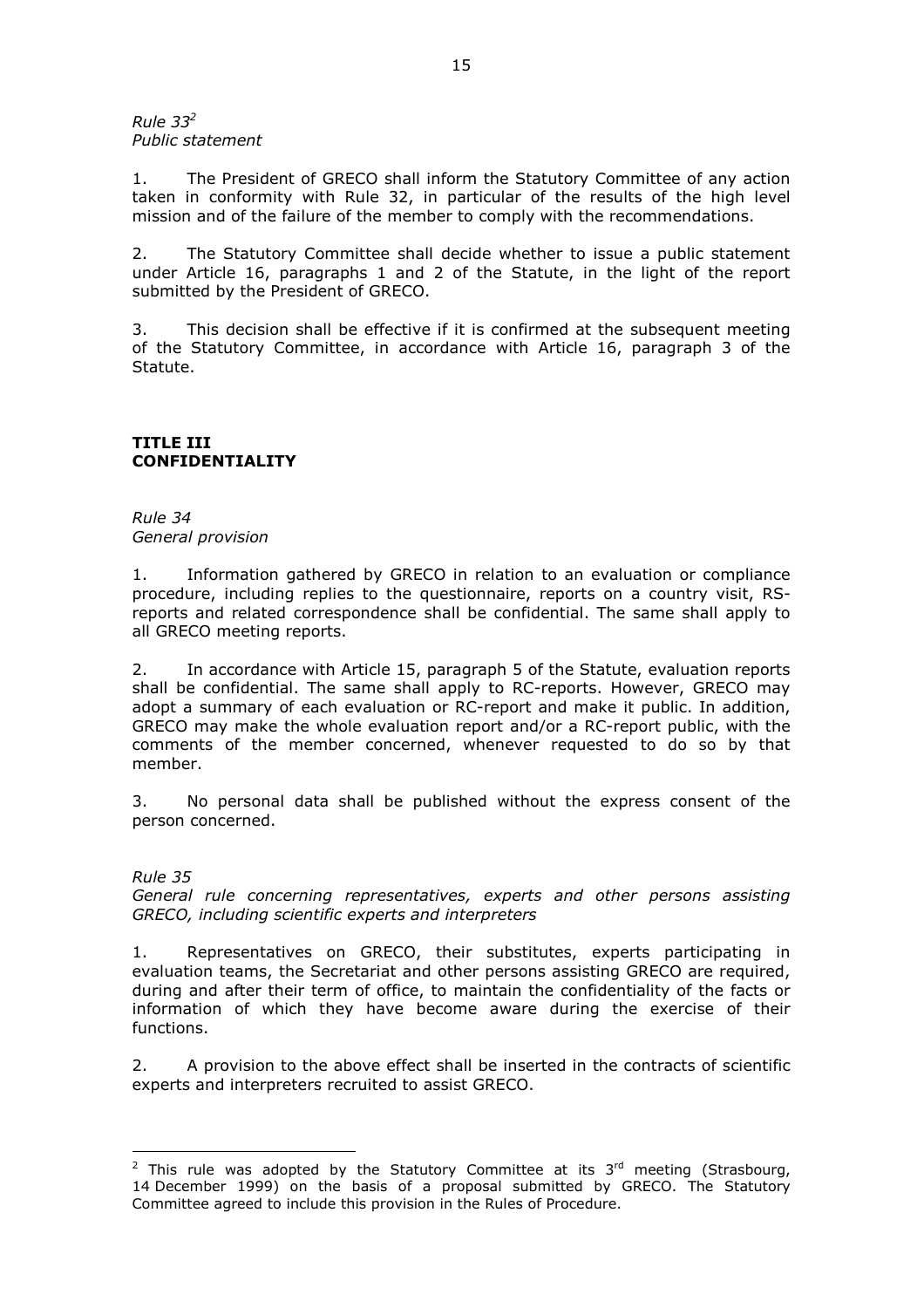*Rule 36* 

*Consequences of breach of confidentiality by representatives and experts on GRECO*

1. If there are serious grounds for believing that a representative in GRECO has violated the obligation of confidentiality, GRECO may, after the representative concerned has had an opportunity to state his or her view, decide to inform the Statutory Committee of the matter.

2. If there are serious grounds for believing that an expert has violated the obligation of confidentiality, GRECO shall, after the person concerned has had an opportunity to state his or her views, decide on the measures to be taken, including the possibility of removing the expert from the list.

*Rule 37 Consequences of breach of confidentiality by the Secretariat, scientific experts and interpreters* 

If there are serious grounds for believing that a member of GRECO's Secretariat, an interpreter or a scientific expert has violated the obligation of confidentiality, GRECO may, after the person concerned has had an opportunity to state his or her views, decide to inform the Secretary General of the Council of Europe of the matter and request that appropriate measures be taken.

*Rule 37a Observers* 

Rules 35 and 37 shall apply by analogy to Observers to GRECO and their representatives.

## **TITLE IV ANNUAL GENERAL REPORT OF GRECO**

*Rule 38 Annual report*

1. In accordance with Article 8, paragraphs 1, iii. and 3 of the Statute, the Executive Secretary shall submit every year a draft general activity report to GRECO. Once adopted by GRECO, the report shall be transmitted to the Statutory Committee and to the Committee of Ministers. If so requested, the President of GRECO will present this report to the Committee of Ministers during an oral hearing. Subsequently, the report shall also be transmitted to the Parliamentary Assembly and made public.

2. The report shall contain *inter alia* information on the organisation and internal working methods of GRECO as well as the agreed public summaries in respect of the evaluation reports which have been adopted within the period concerned.

3. The report shall be adopted at the first meeting of GRECO in a given calendar year and cover the whole of the preceding calendar year.